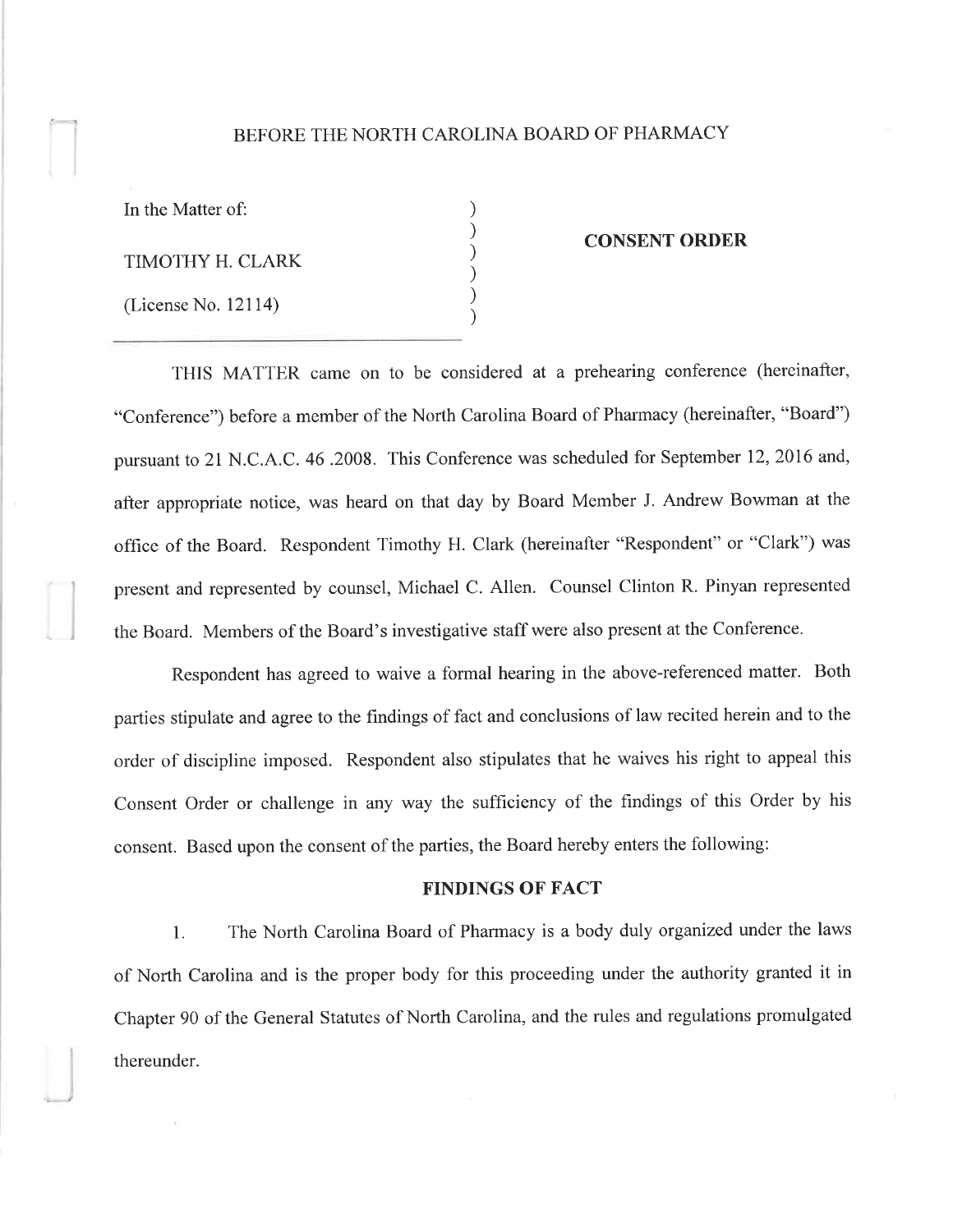2. Respondent Timothy H. Clark is, and since July 26, 1993 has been, the holder of License No. l2l14.

3. At all relevant times, Clark was the Pharmacist-Manager of Health Innovations Pharmacy, Inc. (Permit No. 7705), located at 295 Pinehurst Avenue, Building 2, Southern Pines, North Carolina (the "Pharmacy").

# COMPOUNDING AND OTHER PHARMACY MANAGEMENT VIOLATIONS

4. On February 11, 2015, the Board's investigators inspected the Pharmacy. On February 23-27,2015, investigators from the United States Food and Drug Administration ("FDA") performed related inspections of the Pharmacy. The inspections revealed numerous violations of the Pharmacy Practice Act and its regulations with respect to Clark's and the Pharmacy's compounding practices. These violations are detailed in the Board's Pharmacy Inspection Report, dated February Il, 2015; the Board's Sterile Compounding Pharmacy Inspection Report, also dated February 11, 2015; the FDA's Form 483, dated February 27, 2015; and the FDA Warning Letter, dated July 8, 2016, all of which are incorporated herein by reference.

5. In addition to the compounding violations, the Board's investigators also found other violations, including the fact that the Pharmacy's principal compounding technician had worked at the Pharmacy for a number of years without being registered with the Board. On April 20, 2011, the Board had issued letters warning Clark and the Pharmacy specifically, among other things, about Clark's and the Pharmacy's prior employment of technicians who were not registered with the Board.

6. Clark and the Pharmacy did not dispute the accuracy of any findings in the reports of Board's or the FDA's inspections. <sup>I</sup>

2

I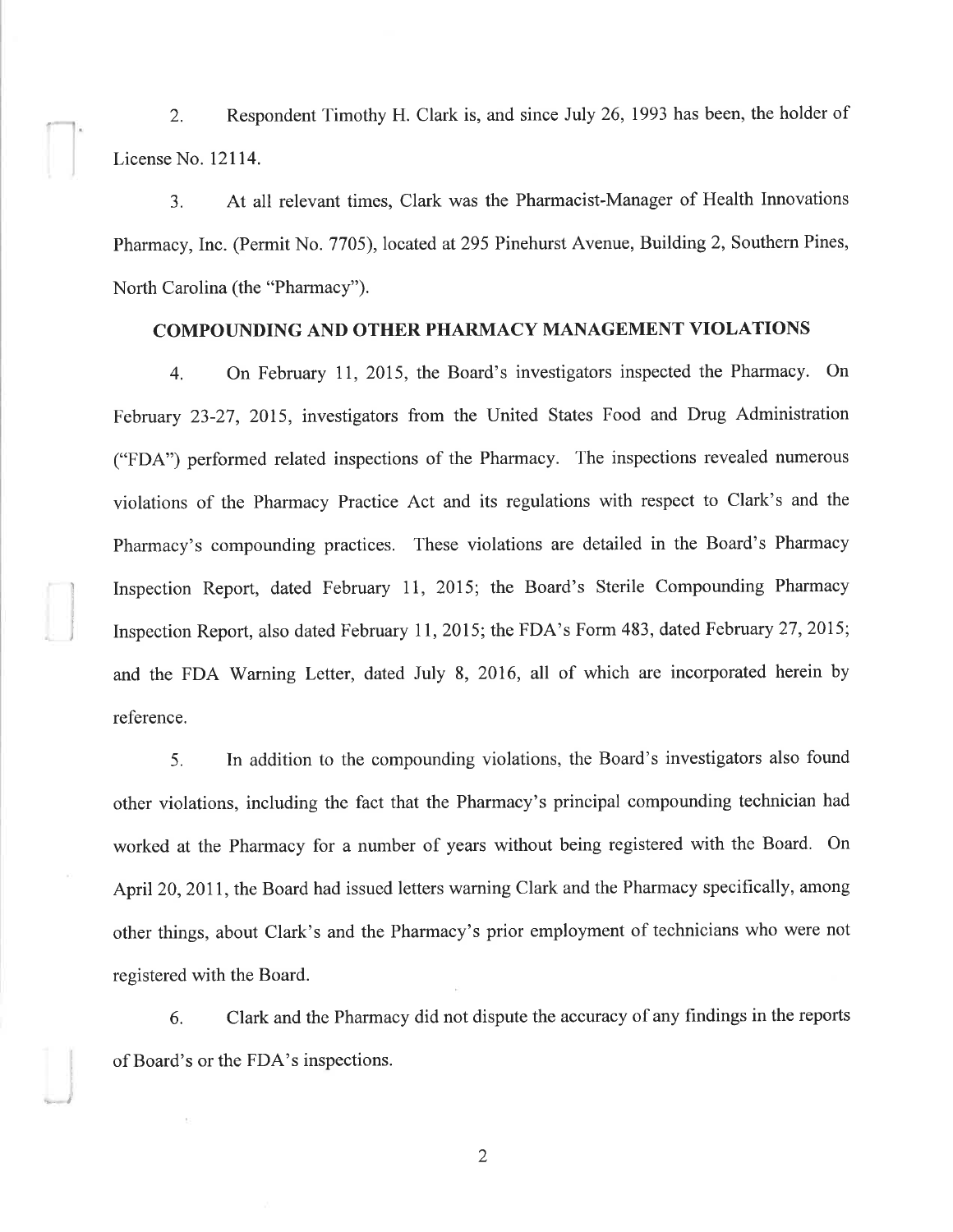7. As a result of the health and safety concerns, during the Board's February 11, 2015 inspection, Clark and the Pharmacy agreed to stop all compounding until the Pharmacy's compounding facilities and practices could come into compliance with Board requirements. Furthermore, on February 22, 2015, Clark and the Pharmacy recalled all sterile compounded products that had been dispensed in the previous six months.

8. The Board has received no evidence of any contamination in the Pharmacy's sterile compounded products or injury to any patient. No patient or prescriber has complained to the Board or otherwise reported any issues with any of the Pharmacy's sterile compounded products.

g. The Pharmacy cooperated with both the recall of the sterile compounded drugs and the Board's investigation. Furthermore, the Pharmacy permanently ceased any sterile compounding. And subsequent inspections on March 24,2015 and June 10,2015, revealed no violations in its non-sterile compounding practices.

#### DIVERSION AND OTHER CONTROLLED SUBSTANCES VIOLATIONS

10. Between May 1, 2013 and August 29,2015, approximately 131,000 dosage units of schedule II and III controlled substances were diverted from the Pharmacy under Clark's supervision. These controlled substances included about 106,000 dosage units of Oxycodone l5 mg, 20 mg, or 30 mg tablets (a schedule II controlled substance), 20,000 dosage units of hydrocodone/APAP (a schedule II or III controlled substance at various times during this period) in combinations including 7.5 or 10 mg of hydrocodone, 4,400 dosage units of alprazolam in various strengths, 660 dosage units of morphine (a schedule II controlled substance) in various strengths, and 100 dosage units of Adderall 5 mg (a schedule II controlled substance). Some or

J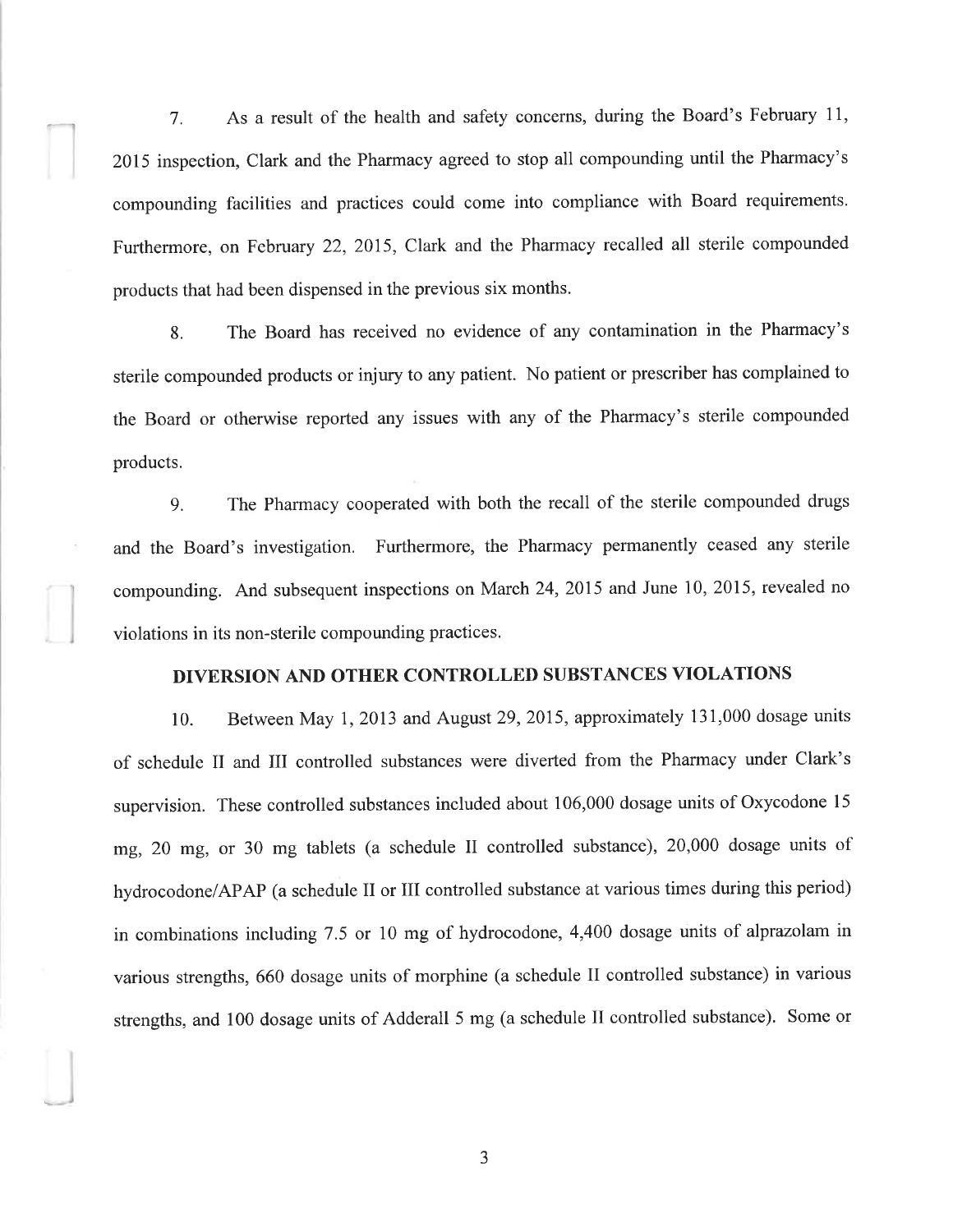all of these controlled substances were diverted by a technician who subsequently was sentenced to five years in the federal penitentiary.

11. During the period when this diversion was occurring, Clark allowed all pharmacists and technicians working at the Pharmacy to access the cabinet where schedule II controlled substances were stored. Clark further performed no inventory control to prevent diversion, other than the Pharmacy's biennial inventories.

12. On March 24, 2015, during the time that this diversion was occurring, Board investigators performed an inspection of the Pharmacy. During this inspection, the Board investigators determined that, on many occasions, the Pharmacy and Clark had dispensed schedule II controlled substances based on prescriptions that did not include the prescribers' DEA number, had changed schedule II controlled substance prescription strengths without approval from the prescribers, and had dispensed schedule II controlled substance prescriptions too early.

13. After the diversion was discovered, the Pharmacy and Clark filed reports with the Board and the DEA that did not promptly, futly and accurately report the extent of the losses.

j

13. The Board has been presented with no evidence that, following the discovery of the diversion on August 25,2015, there have been any further diversions from the Pharmacy.

14. On May 18,2016, the Pharmacy entered into a Memorandum of Agreement with the DEA. Among other things, that Memorandum of Agreement prohibits the Pharmacy from dispensing Schedule II controlled substances for a period of three (3) years.

# DEVICE AND MEDICAL EQUIPMENT VIOLATIONS

15. On June 10, 2015, the Board's investigators inspected the device and medical equipment ("DME") operations at Health Innovations, managed by Clark. The inspection

4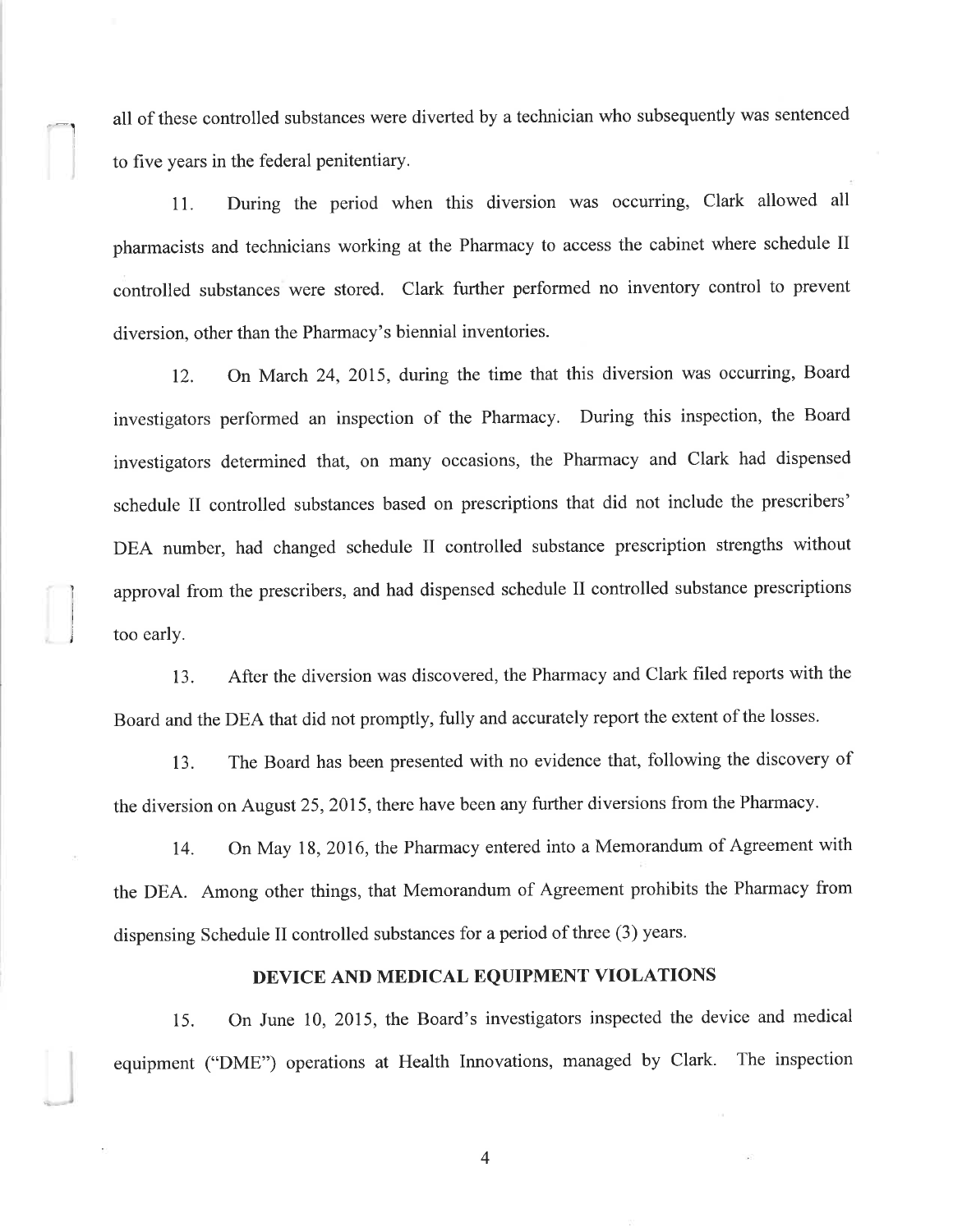revealed a number of violations of the Pharmacy Practice Act and its regulations, including failing to keep the DME operations in clean, orderly and sanitary conditions, and failure to keep <sup>a</sup>number of records required for DME operations.

#### CONCLUSIONS OF LAW

1. All parties are properly before the Board, and the Board has jurisdiction over Respondent and the subject matter of this proceeding.

2. Respondent's conduct, as set out in the findings of fact and conclusions of law above, constitutes grounds for discipline pursuant to North Carolina General Statutes  $§ 90-85.38(a)(6)$ , (7) and (9) because Respondent's acts were in violation of North Carolina General Statutes §§ 90-85.15A(a1), (b) and (c), 90-85.25(b), 90-85.28, 90-85.29, 90-85.38(a)(6), (7) and (9) and (b), 90-85.40(b) and (f), 90-106, 90-108, 106-122; 106-133, 106-134, 106-134.1, 106-135, and 106-140.1; 21 N.C.A.C. 46 .1601(a), 46 .1801, 46 .1802, 46 .1804(a) and (c), 46.1805, 46 .1809,46 .1810, 46 .2501,46.2502(a), (d), (e) and (k), 46 .2601(b),46 .2604, 46.2606,46 .2607,46 .2611, and 46 .2801; 21 U.S.C. \$\$ 331, 351, 352,353,353a,355,827, 829 and 842; 21 C.F.R. §§ 201.17, 201.18, 211.25, 211.28, 211.42, 211.46, 211.48, 211.56, 211.58,211.63,211.65,211.67,211.80,211.84,211.87,211.100,2lI.l03,2ll.ll0,2ll.Il3, 211.122,21L130,211.134,211.137,211.142,211)50,211.160,211.165,211.166,211.167, 211.170, 211.180, 217.182, 217,184, 211.186, 21 1.188, 211.192, 211.194, 211.196, 1301.71, l30l.76, 1304.21, 1306.05, 1306.12 and 1306.22.

3. Respondent admits that the conduct in this matter constitutes sufficient grounds for disciplinary action on his license under North Carolina General Statutes \$ 90-85.38(a).

5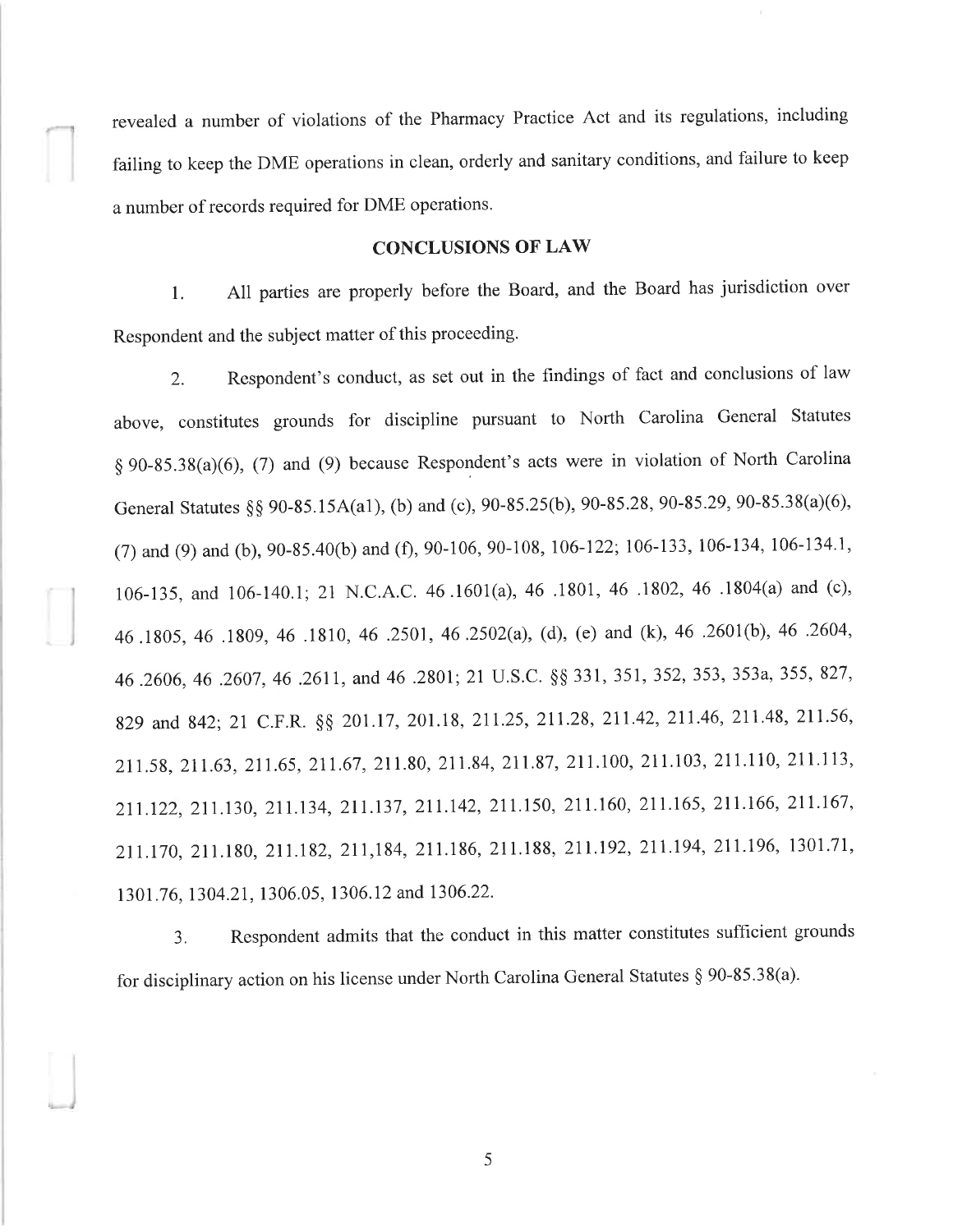## CONCLUSIONS REGARDING DISCIPLINE

Based upon the foregoing Findings of Fact and Conclusions of Law, and with the consent of the Respondent, IT IS THEREFORE ORDERED that:

1. The license of Respondent TIMOTHY H. CLARK (License No. 12114) is hereby PERMANENTLY SUSPENDED. That suspension shall be served as follows:

a. Active Suspension. Thirty (30) days of the suspension must be served as an active suspension, which suspension shall be served on thirty (30) consecutive days, beginning on Monday, October 31, 2016 at 12:01 a.m., and running through Wednesday, November 30,2016, at 11:59 P.m.

Clark shall surrender his original wall license, wallet card, and annual renewal to the Executive Director before the commencement of the period of active suspension.

During the 30-day active suspension period, Clark shall not be involved in the practice of pharmacy in North Carolina in any capacity, and shall not enter into any pharmacy in the State of North Carolina, except as a patient with a valid prescription, and for the limited purposes of filling that prescription.

b. Stayed Suspension. The remainder of the permanent suspension shall be stayed INDEFINITELY, upon the following conditions:

> i. Respondent Clark shall violate no laws governing the practice of pharmacy or the distribution of drugs, medical devices or medical equipment; and

ii. Respondent Clark shall violate no rules or regulations of the Board.

2. The license of Respondent Clark is further restricted in that he consents that he shall not hereinafter serve as pharmacist-manager of any pharmacy, and it is so ordered.

6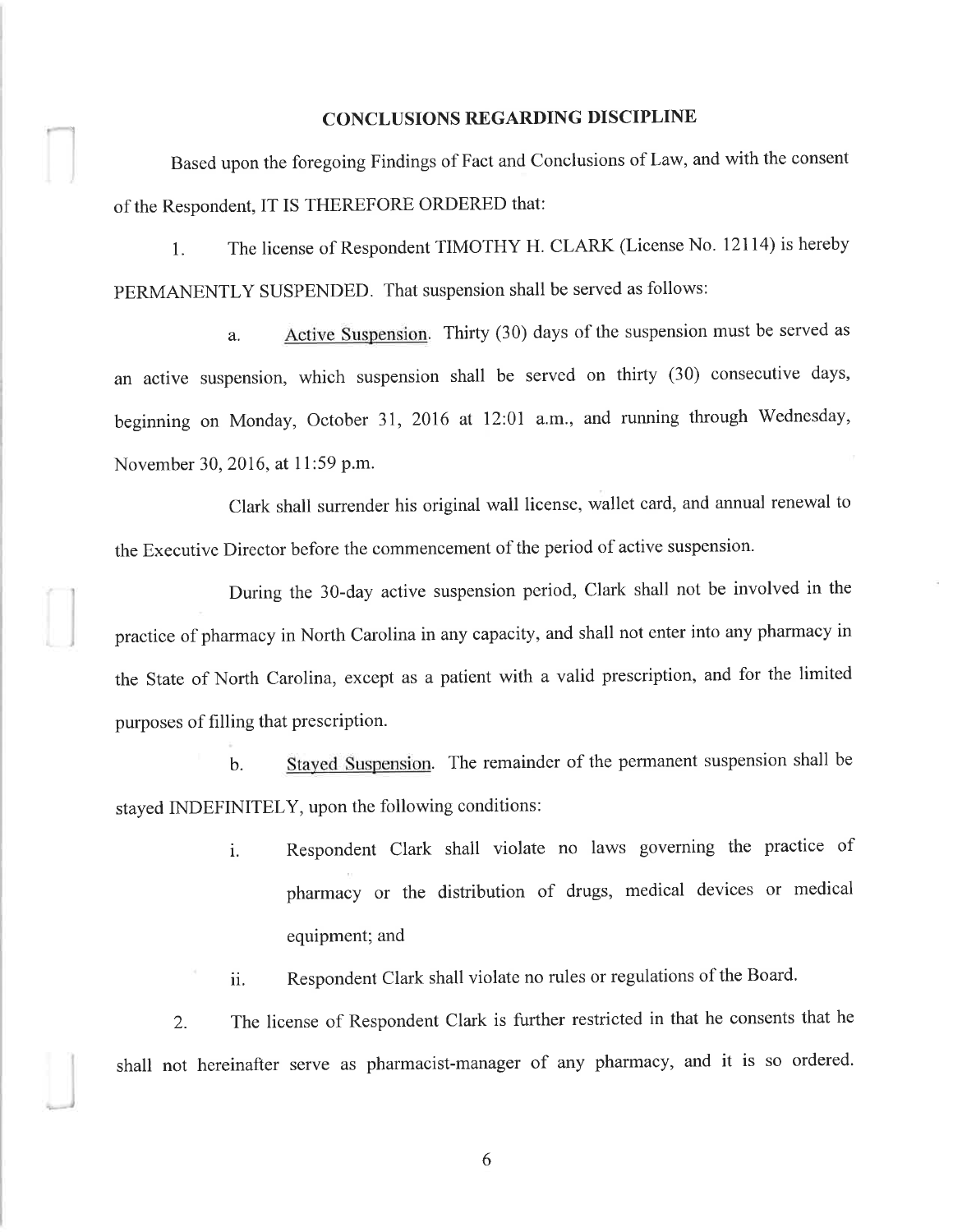Respondent Clark further consents that this restriction shall be permanent, and he will never request that this restriction be lifted or modified.

3. Respondent Clark shall cooperate with the Board, its attorneys, investigators and other representatives in any investigation regarding compliance with the provisions of this Consent Order.

4. If Respondent Clark fails to comply with any terms or conditions of this Order, the period of stay described above shall be lifted and the Board shall activate the permanent suspension of his license.

This the **Let day of Detales**, 2016.

NORTH CAROLINA BOARD OF PHARMACY By: Campbell, IV **Jack** Executiv Director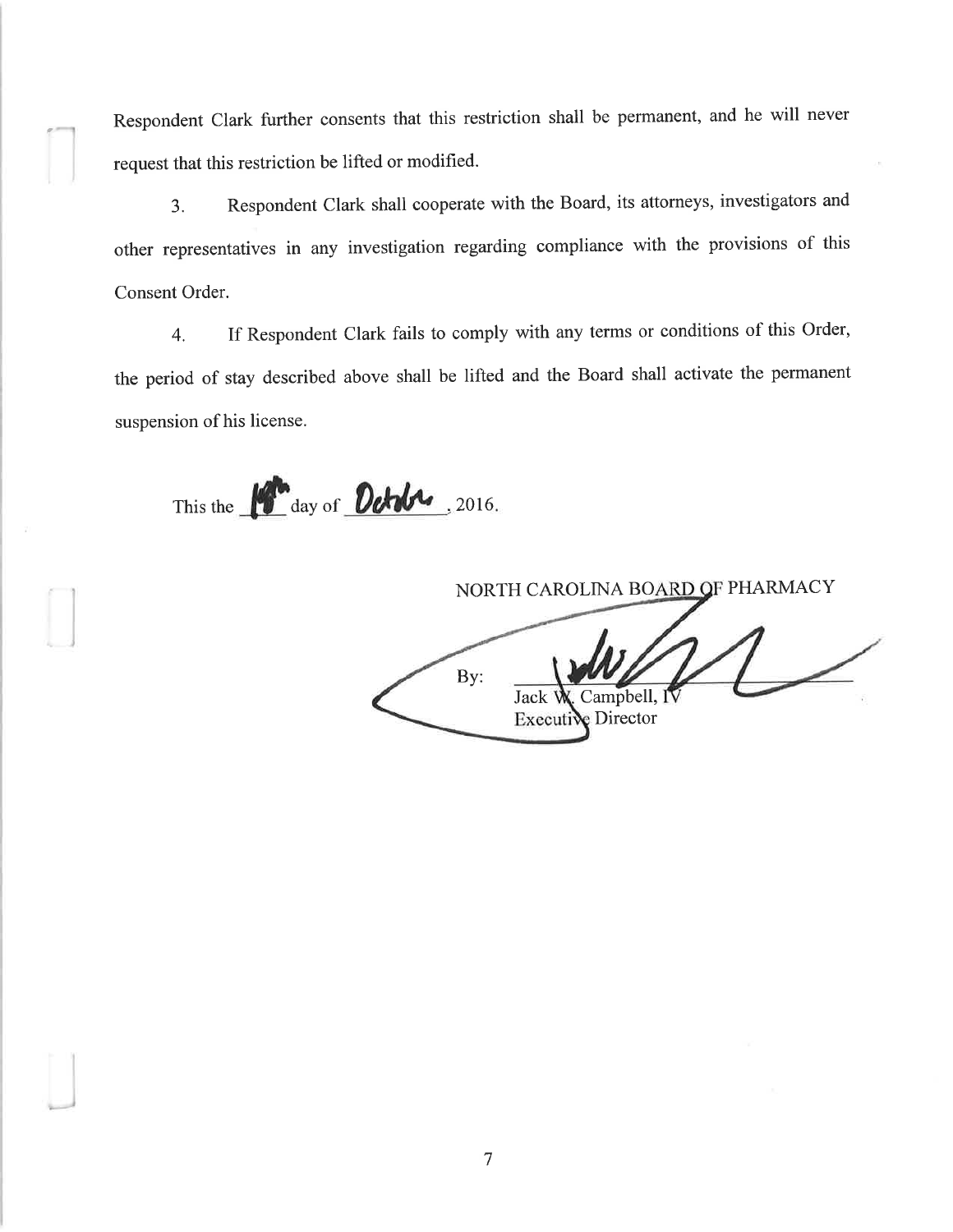Timothy H. Clark, the holder of license number 12114, has full knowledge that he has the right to a formal hearing, at which he would have the right to be represented at his expense by counsel, in this matter. The undersigned freely, knowingly and voluntarily waives such right by entering into this Consent Order.

The undersigned understands and agrees that by entering into this Consent Order, he certifies that he has read the foregoing Consent Order and that he voluntarily consents to the terms and conditions set forth therein and relinquishes any right to judicial review of Board actions which may be taken concerning this matter.

The undersigned further understands that should he violate the terms and conditions of this Consent Order, the Board may take additional disciplinary action.

The undersigned understands and agrees that this Consent Order will not become effective unless and until approved by the Board.

The undersigned understands that he has the right to have counsel of his choice review and advise him with respect to his rights and this Consent Order, and represents that he enters this Consent Order after consultation with his counsel or after knowingly and voluntarily choosing not to consult with counsel.

ACCEPTED AND CONSENTED TO BY:

 $\ln$  / if lla Date 10.1416

TIMOTHY H. CLARK (License No. 12114)

 $STATE OF$   $N$   $C$ 

Moore county

I, the undersigned Notary Public of the County and State aforesaid, do hereby certify that the following person personally appeared before me this day and acknowledged the due execution of the foregoing document: Timothy H. Clark.

Misty Bruce Date:  $10-14-16$ MISTY BRUCE NOTARY PUBLIC Moore County North Carolina North Carolina<br>My Commission Expires February 8, 2017 My commission expires:  $\partial \hat{\mathcal{F}}$  | 7 \*rF\*\*\*\*<\*t{<\*.rËrl.rl.rFrF:\*{<>t<{<\*{.,1.t|.\*\*(rk\*\*tß\*d(t(tFrl.X<tßd<tßtFtt>kt<{<\*rt tl.\*\*\*\*rt rl.\*.t<\*\*\*tl.r¡\*